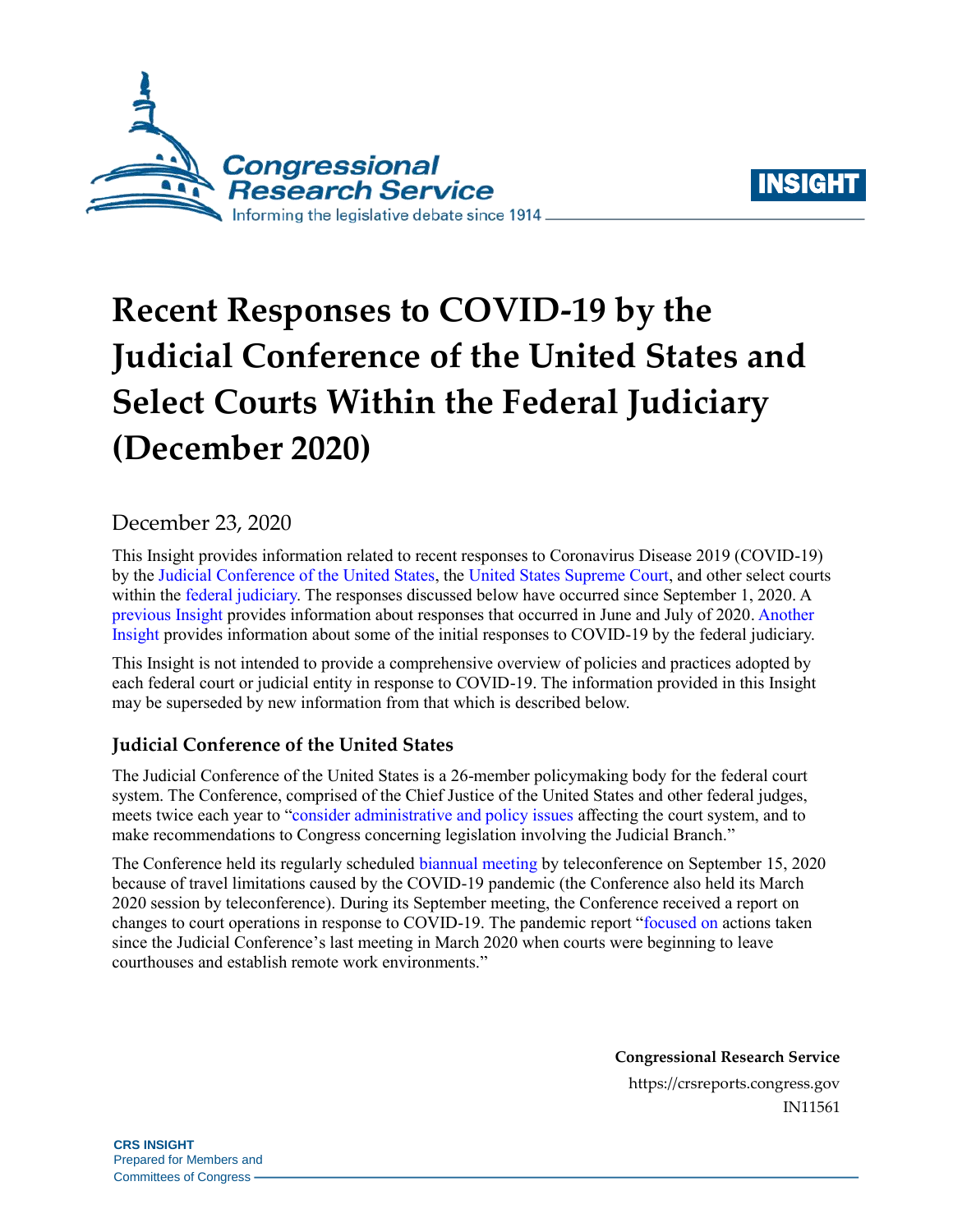#### **United States Supreme Court**

The U.S. Supreme Court, which began its current term on October 5, 2020[, announced](https://www.supremecourt.gov/publicinfo/press/pressreleases/pr_09-16-20) on September 16, 2020, that it would hear all oral arguments scheduled for its October session by teleconference. The Court [stated](https://www.supremecourt.gov/publicinfo/press/pressreleases/pr_09-16-20) that "in keeping with public health guidance in response to COVID-19, the Justices and counsel will all participate remotely." The Court also noted that its building remains closed to the public until further notice.

The Court subsequently [announced](https://www.supremecourt.gov/publicinfo/press/pressreleases/ma_10-22-20) it would also hold its November and December sessions by teleconference, [as well as its upcoming January session.](https://www.supremecourt.gov/publicinfo/press/pressreleases/pr_11-25-20) During the teleconference sessions used to hear oral arguments, the Court provides a live audio feed to a media pool. The pool participants have ["in turn](https://www.supremecourt.gov/publicinfo/press/pressreleases/pr_11-25-20)  [provide\[d\] a simultaneous feed for oral arguments to livestream on various media platforms for live](https://www.supremecourt.gov/publicinfo/press/pressreleases/pr_11-25-20)  [public access."](https://www.supremecourt.gov/publicinfo/press/pressreleases/pr_11-25-20) The Court itself has continued, during the COVID-19 pandemic, to post on its website th[e](https://www.supremecourt.gov/oral_arguments/argument_audio/2020) [audio recordings](https://www.supremecourt.gov/oral_arguments/argument_audio/2020) and [transcripts](https://www.supremecourt.gov/oral_arguments/argument_transcript/2020) of oral arguments held by teleconference (the Court also provided such materials during past terms when holding in-person oral arguments).

#### **U.S. Circuit Courts**

In response to COVID-19, at least some federal appellate courts have also opted to continue conducting oral arguments by video-conference or teleconference. For example, the [U.S. Court of Appeals for the](https://www.ca4.uscourts.gov/)  [Fourth Circuit](https://www.ca4.uscourts.gov/) [\(comprised of](https://www.uscourts.gov/about-federal-courts/federal-courts-public/court-website-links) Maryland, North Carolina, South Carolina, Virginia, and West Virginia) [announced](https://www.ca4.uscourts.gov/news-announcements/latest-news-announcements/2020/09/21/suspension-of-in-person-oral-arguments-for-october-27-30-2020) on September 21, 2020, that it was suspending in-person oral arguments during its October argument session. The court stated that the three-judge panel sitting for each case would determine whether a case would be scheduled for argument by video-conference or teleconference, considered by [submission on the briefs,](https://www.google.com/url?sa=t&rct=j&q=&esrc=s&source=web&cd=&ved=2ahUKEwjl-p-w8dXtAhXSjVkKHa-3BfUQFjAKegQIARAC&url=http%3A%2F%2Fwww.ca4.uscourts.gov%2Fdocs%2Fpdfs%2Ffourthcircuitappealprocess.pdf&usg=AOvVaw2iqWPKeBWGRPuL1whyntY1) or continued to a later argument session.

The Fourth Circuit subsequently announced that in-person oral arguments for its [December](https://www.ca4.uscourts.gov/news-announcements/article/2020/10/19/suspension-of-in-person-oral-arguments-for-december-7-11-2020) and [January](https://www.ca4.uscourts.gov/news-announcements/article/2020/12/17/suspension-of-in-person-oral-arguments-for-january-25-29-2021)  [argument sessions](https://www.ca4.uscourts.gov/news-announcements/article/2020/12/17/suspension-of-in-person-oral-arguments-for-january-25-29-2021) are also suspended (no such session was [scheduled for November\)](https://www.ca4.uscourts.gov/oral-argument/oral-argument-calendar).

Examples of other federal appellate courts that have suspended in-person oral arguments in response to the COVID-19 pandemic and opted for audio or video conferencing include the [D.C. Circuit](https://www.cadc.uscourts.gov/internet/home.nsf) (which issued a new [standing order](https://www.cadc.uscourts.gov/internet/home.nsf/Content/Announcement+-+Standing+Order+-+In+re+Court+Operations+in+Light+of+the+COVID-19+Pandemic/$FILE/StandingOrderSept-4-2020.pdf) on September 4, 2020, related to oral arguments); the [Ninth Circuit](https://www.ca9.uscourts.gov/) (which also [released the results of a survey](https://www.ca9.uscourts.gov/ce9/view.php?pk_id=0000001026) on the "positives and negatives" of video and audio conferencing during the pandemic); and th[e Seventh Circuit](http://www.ca7.uscourts.gov/) (which [announced](http://www.ca7.uscourts.gov/news/COVID-19_order_through2021_April30.pdf) on November 10, 2020, that the court would use video and audio conferencing for oral arguments scheduled through April 30, 2021).

#### **U.S. District Courts**

In response to the challenges that the COVID-19 pandemic presents to the conduct of jury trials, federal district court judges have ["reinvented"](https://www.uscourts.gov/news/2020/08/27/federal-judges-reinventing-jury-trial-during-pandemic) the jury trial ["so that](https://www.uscourts.gov/news/2020/08/27/federal-judges-reinventing-jury-trial-during-pandemic) it is not only a fair forum for the administration of justice, but also a safe experience for everyone in the courtroom, including defendants and jurors." Some of the changes that judges have implemented [include](https://www.uscourts.gov/news/2020/08/27/federal-judges-reinventing-jury-trial-during-pandemic) "reconfiguring courtrooms and jury deliberation spaces to allow at least six-feet of social distancing … the strategic placement of plexiglass barriers, vetting prospective jurors for health vulnerabilities . . . reliance on technology to present evidence, and the constant cleaning of furniture and surfaces."

Additionally, by October, all but a few of the U.S. district courts had ["returned to](https://www.uscourts.gov/news/2020/10/27/grand-juries-carry-during-pandemic) the use of grand juries—the groups of citizens who meet behind closed doors to judge the strength of a prosecutor's evidence." For example, the [U.S. district court for New Mexico,](https://www.nmd.uscourts.gov/) with concerns over case backlog and the potential risks associated with ["keeping defendants](https://www.uscourts.gov/news/2020/10/27/grand-juries-carry-during-pandemic) in unsafe conditions while in custody," resumed grand jury proceedings on May 6, 2020. The court implemented several new policies, including using large jury assembly rooms in an effort to provide for safe social distancing.